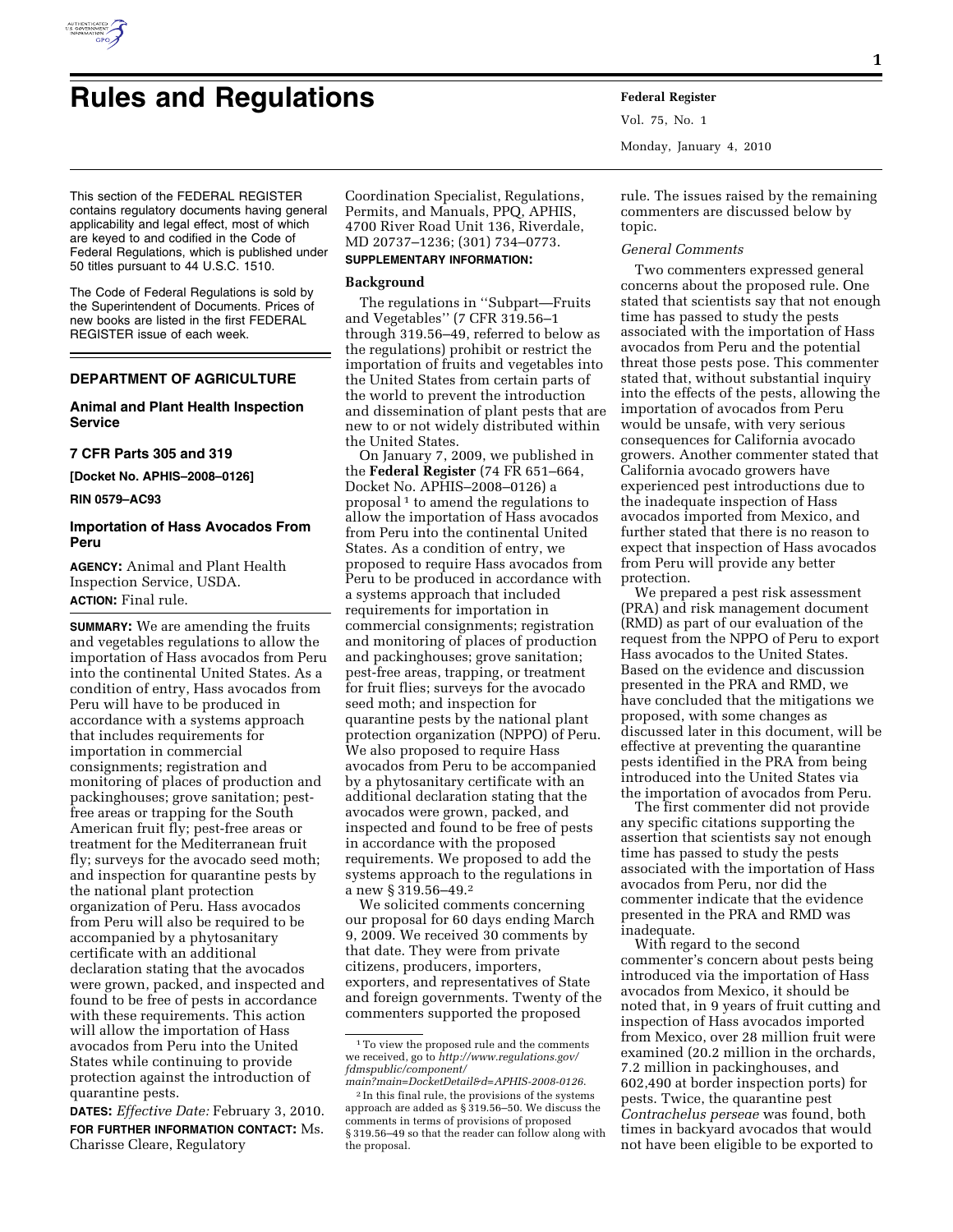the United States. Both outbreaks of this pest were eradicated. All other avocados from this export program have been found to be free of quarantine pests. There is no evidence that the importation of Hass avocados from Mexico has resulted in the introduction of quarantine pests into the United States.

# *Comments on the PRA*

We prepared a draft PRA titled ''Importation of 'Hass' Avocado (*Persea americana*) Fruit from Peru into the Continental United States'' (May 2006). The draft PRA evaluated the risks associated with the importation of Hass avocados into the continental United States (the lower 48 States and Alaska) from Peru. We published a notice<sup>3</sup> in the **Federal Register** on May 25, 2006 (71 FR 30113, Docket No. APHIS–2006– 0072), in which we advised the public of the availability of the draft PRA and solicited comments on it for 60 days ending July 24, 2006. We also conducted a peer review of the draft PRA. We made changes to the May 2006 PRA in response to public comments and peer review comments and prepared a revised PRA, dated December 2008, for the January 2009 proposal. We accepted comments on the revised PRA during the comment period for the proposed rule.

One commenter provided a comment on the May 2006 PRA recommending that mirids of the genus *Dagbertus* be added to the list of quarantine pests associated with Hass avocados from Peru. We stated in the December 2008 PRA that we had not found any evidence that *Dagbertus* spp. were pests of avocados in Peru. Addressing this statement, the commenter provided an unpublished study that the commenter believed supported the addition of *Dagbertus* spp. to the list of quarantine pests of avocados in Peru. The commenter also consulted an entomologist, who stated that he had not tested whether *Dagbertus* spp. can oviposit in hard mature avocado fruit and added, with respect to the pests' ability to travel the commercial pathway, ''I can't guarantee it won't happen.'' The commenter urged APHIS to further evaluate the quarantine pest status of *Dagbertus* spp. to determine whether risk mitigation measures are warranted.

We appreciate the opportunity to clarify our earlier statement. While *Dagbertus* spp. are pests of avocados in Peru, they are highly unlikely to travel the pathway of commercial avocado fruit exported from Peru. According to Wysocki *et al.* (2002), pests of the family Miridae, which includes the *Dagbertus*  genus, ''feed and insert their eggs on opening buds, leaves, flowers and small fruit. Attacks seem to especially affect flowers and recently set fruit, causing them to drop.'' Fallen immature fruit would not be marketable and thus would typically not be exported for commercial sale. The other plant parts mentioned would not be allowed to be included in shipments of avocados intended for export.

The information in Wysocki *et al.*  (2002) is corroborated by the fact that, since 1985, *Dagbertus* spp. have been intercepted at U.S. ports of entry only 26 times from anywhere in the world, on any commodity, including flowers and other plant parts in addition to fruit.

The paper the commenter submitted does not identify a specific species of *Dagbertus* spp. as a pest. Additionally, none of the information we have about *Dagbertus* spp. indicates that we should further analyze any specific species within the genus. In the PRA accompanying this final rule, we have added *Dagbertus* spp. to the list of plant pests potentially affecting Hass avocados in Peru, but we have indicated in that list that these species will not follow the pathway of commercial fruit. We continue to consider *Dagbertus* spp. not to be quarantine pests.

One commenter examined the references in the PRA regarding the quarantine pest *Stenoma catenifer*, the avocado seed moth, and stated that we should have considered the work of Dr. Mark Hoddle and Dr. C.L. Hohmann in assessing the risk posed by that pest. The commenter stated that the omission of the work of these authors called into question whether the risk mitigation strategy we proposed for the avocado seed moth would be effective.

The avocado seed moth was rated as a high-risk pest, meaning that the references we consulted were sufficient to establish that the pest risk rating was the highest available. The work of Dr. Hoddle indicates that the avocado seed moths can cause extensive damage to Hass avocado crops, meaning that it supports our rating of the pest risk of the avocado seed moth as high. It also describes the seasonality of this pest, which is not relevant for Peru; avocados are only produced in one season in Peru, unlike Guatemala, the site of Dr. Hoddle's research, where avocados are produced year-round.

The two papers by Dr. Hohmann that the commenter cited discuss pesticide

treatment and avocado seed moth infestation levels in avocados grown in Brazil (Hohmann *et al.*, 2000) and the placement of avocado seed moth eggs laid within the tree and in the avocados (Hohmann *et al.*, 2003). This work does not directly address the question of the appropriate pest risk rating for avocado seed moth. As appropriate, it will inform our operational workplan, which is required under the systems approach, and specifically the provisions of the workplan that deal with specific details of fruit cutting and sampling.

One commenter stated that *Ferrisia malvastra,* a mealybug, should not have been identified in the PRA as a quarantine pest. The commenter stated that the NPPO of Peru does not have records indicating that *F. malvastra* is present in Peru and that the reference (Ben-Dov *et al.*, 2003) that the PRA cites as evidence of the pest's presence in Peru also indicates that the pest is present in the United States.

The genus *Ferrisia* is comprised of several species which may be difficult to differentiate from one another (Gullan *et al.*, 2003). Soon after being described, *Heliococcus malvastrus*, a parthenogenic mealybug first described by McDaniel in 1962, was synonymized with *F. virgata* (McKenzie, 1967). The species was then separated, redescribed, and named *F. consobrina* (Williams and Watson, 1988), a name that was the junior synonym to *F. malvastra* (Ben-Dov, 2005). Hence, the observation noted in Williams & Granara (1992) records the presence of what is now considered *F. malvastra* in Peru.

The PRA notes that *F. malvastra* is present in the United States and further indicates that this pest is on the actionable pest list maintained by the Plant Protection and Quarantine program's National Identification Service. Our regulatory practice is to treat such pests as quarantine pests. We are making no changes to the quarantine pest status of *F. malvastra* in response to this comment.

One commenter stated that, between 2001 and 2005, the NPPO of Peru sampled a total of 12,505 Hass avocados attached to trees, finding no fruit infested with fruit flies. The commenter asserted that these data indicate that Hass avocados attached to trees are not hosts for the fruit flies identified in the PRA as quarantine pests: *Anastrepha fraterculus*, the South American fruit fly; *A. striata*, the guava fruit fly; and *Ceratitis capitata*, the Mediterranean fruit fly or Medfly.

While these data are not inconsistent with the assertion made by the commenter, the data are not sufficient to prove that assertion. (For example,

<sup>3</sup>To view the notice, the draft PRA, and the comments we received, go to *http:// www.regulations.gov/fdmspublic/component/ main?main=DocketDetail&d=APHIS-2006-0072*.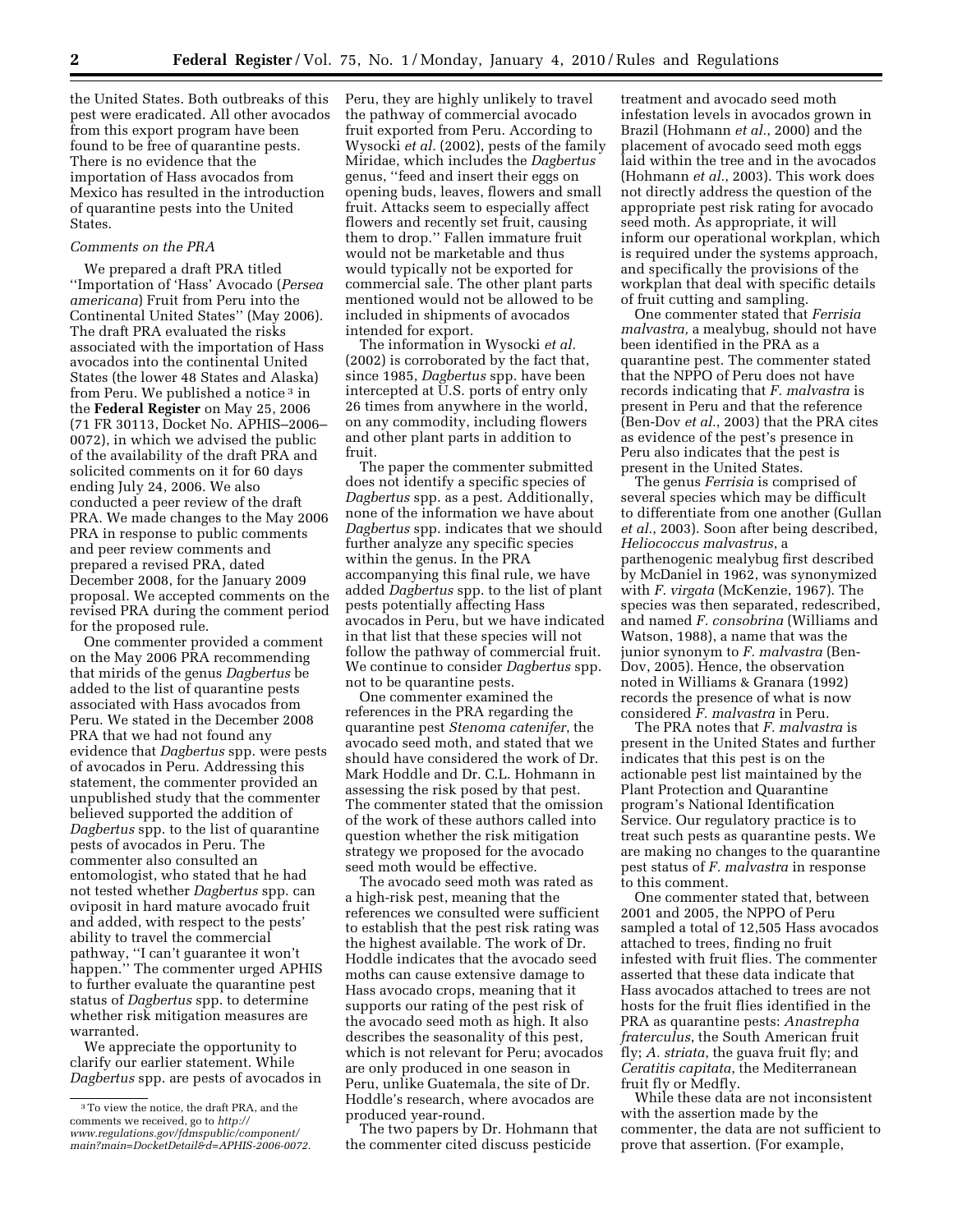research would need to be done to determine the host status of avocados off the tree.) APHIS has developed a protocol for surveys and sampling to demonstrate that a fruit or vegetable is not a host of a specific pest. If the NPPO of Peru wishes to establish that Hass avocados in Peru are not hosts of these fruit flies, it can follow the APHIS protocol for doing so.

However, one of these fruit flies, *A. striata*, has been demonstrated not to infest Hass avocados, in Aluja *et al.*  (2004). We do not currently consider Hass avocados to be a host of this pest; in a final rule published in the **Federal Register** on June 30, 2009 (74 FR 31154– 31160, Docket No. APHIS–2006–0189), and effective on July 30, 2009, we removed restrictions related to the movement of Hass avocados from areas where certain *Anastrepha* spp. fruit flies (including *A. striata*) are present. Accordingly, we have removed *A. striata* from the pest list in the PRA that accompanies this final rule. It should be noted that *A. fraterculus* is still on the pest list, meaning that avocados from Peru will still need to be grown in places of production that have a low prevalence of *A. fraterculus*, as demonstrated by trapping, or that are free of that pest, as described in further detail later in this document.

# *Monitoring and Oversight*

Two commenters addressed APHIS monitoring and oversight of the systems approach generally. One asked what the level of APHIS oversight would be in Peru, what level of expertise and resources would be dedicated to the systems approach by the NPPO of Peru, and whether periodic site visits were planned to verify program compliance. The second commenter, noting the RMD's statement that ''APHIS will be directly involved with SENASA [the NPPO of Peru] in monitoring and auditing implementation of the systems approach,'' stated that APHIS should provide on-site monitoring of all aspects of the systems approach throughout the harvest period and that a requirement for such APHIS monitoring should be included in the regulations.

The NPPO of Peru is obligated to fulfill its responsibilities under the systems approach as a signatory to the International Plant Protection Convention (IPPC). We have determined that it is not necessary for us to monitor program activities on site unless we have reason to believe that such activities may not be adequately mitigating pest risks. Thus, we do not plan to make periodic site visits. This is consistent with our practice in other import programs. We have conducted

site visits as part of developing the systems approach; we found the NPPO of Peru to have the necessary resources and capacity to implement the systems approach. In addition, APHIS inspection of Hass avocados from Peru at the port of entry will serve as a check on the effectiveness of the systems approach.

#### *Grove Sanitation*

Paragraph (c) of proposed § 319.56–49 contained grove sanitation requirements. We proposed to require avocado fruit that has fallen from the trees to be removed from each place of production at least once every 7 days, starting 2 months before harvest and continuing to the end of harvest.

One commenter stated that we should require grove sanitation to occur only during the harvest season, rather than beginning 2 months before harvest, and that we should require removal of fallen fruit every 15 days, rather than every 7 days. The commenter provided the following reasons:

• Hass avocados on the ground are poor hosts for fruit flies, and fruit attached to trees are not hosts for fruit flies

• The avocado seed moth does not occur in the coast of Peru, where most avocado production in Peru is expected to occur.

• Hass avocado fruit fall to the ground because of a normal physiological characteristic of the avocado crop, not due to pest attacks.

We disagree with this commenter. Avocado fruit do, in fact, fall from trees due to pest attacks; indeed, unusual fruit drop is often a symptom of pest infestation. In addition, fallen avocado fruit are typically damaged and thus provide good host material for pests of avocados, including fruit flies; for this reason, we proposed to prohibit fallen avocado fruit from being included in field containers of fruit brought to the packinghouse to be packed for export. The occurrence of the avocado seed moth in only one area in Peru is not relevant to this provision of the systems approach, which targets all the quarantine pests.

The 7-day interval for removal of fallen fruit that we proposed is consistent with our regulations for the importation of Hass avocados from Mexico in § 319.56–30; the requirement to begin grove sanitation 2 months before harvest is consistent with other import programs that contain grove sanitation requirements (although not the Mexican program, since Hass avocados are exported from Mexico year-round). We have determined that this sanitation period and interval are

necessary to provide appropriate protection against the introduction of quarantine pests via Hass avocados imported from Peru.

#### *Mitigation Measures for A. fraterculus*

In paragraph (d) of proposed § 319.56–49, we proposed to provide two options for mitigating the risk associated with the fruit flies *A. fraterculus*, the South American fruit fly, and *A. striata*, the guava fruit fly, in avocados from Peru: Establishment of an area free of *A. fraterculus* and *A. striata*, in accordance with our pest-free area regulations in § 319.56–5, or trapping to demonstrate that places of production have a low prevalence of *A. fraterculus*  and *A. striata*.

Although the January 2009 PRA identified both *A. fraterculus* and *A. striata* as potential pests of Hass avocados from Peru, Hass avocados are known to be poor hosts for *Anastrepha*  spp. fruit flies in general. However, the risk that these fruit flies will infest Hass avocados increases if their population is high in areas where avocados are produced. Trapping to demonstrate an area of low pest prevalence was proposed as an appropriate mitigation for these two fruit flies.

As noted above, we have removed *A. striata* from the pest list in the PRA accompanying this final rule, meaning that these requirements apply only with regard to *A. fraterculus* in this final rule.

One commenter stated that allowing the NPPO of Peru to define areas of low pest prevalence without direct APHIS oversight would not be prudent. Perhaps, the commenter stated, the NPPO of Peru could define areas of low pest prevalence after several years of program implementation without incident, but without a proven track record, the risks would be too great to place an untried systems approach in the hands of government officials in the exporting country. The commenter recommended that the final rule include provisions for mandatory monitoring of fruit fly trapping by APHIS.

The commenter did not identify a specific risk associated with oversight of the fruit fly trapping by the NPPO of Peru. In import programs that involve fruit fly trapping, we do not typically require APHIS oversight of the trapping itself. Instead, we require in the regulations that records of the fruit fly trapping be kept and made available to APHIS. We included in the proposed rule requirements for the NPPO of Peru to keep records of fruit fly detections for each trap, update the records each time the traps are checked, and make the records available to APHIS inspectors upon request. Fruit fly trapping itself is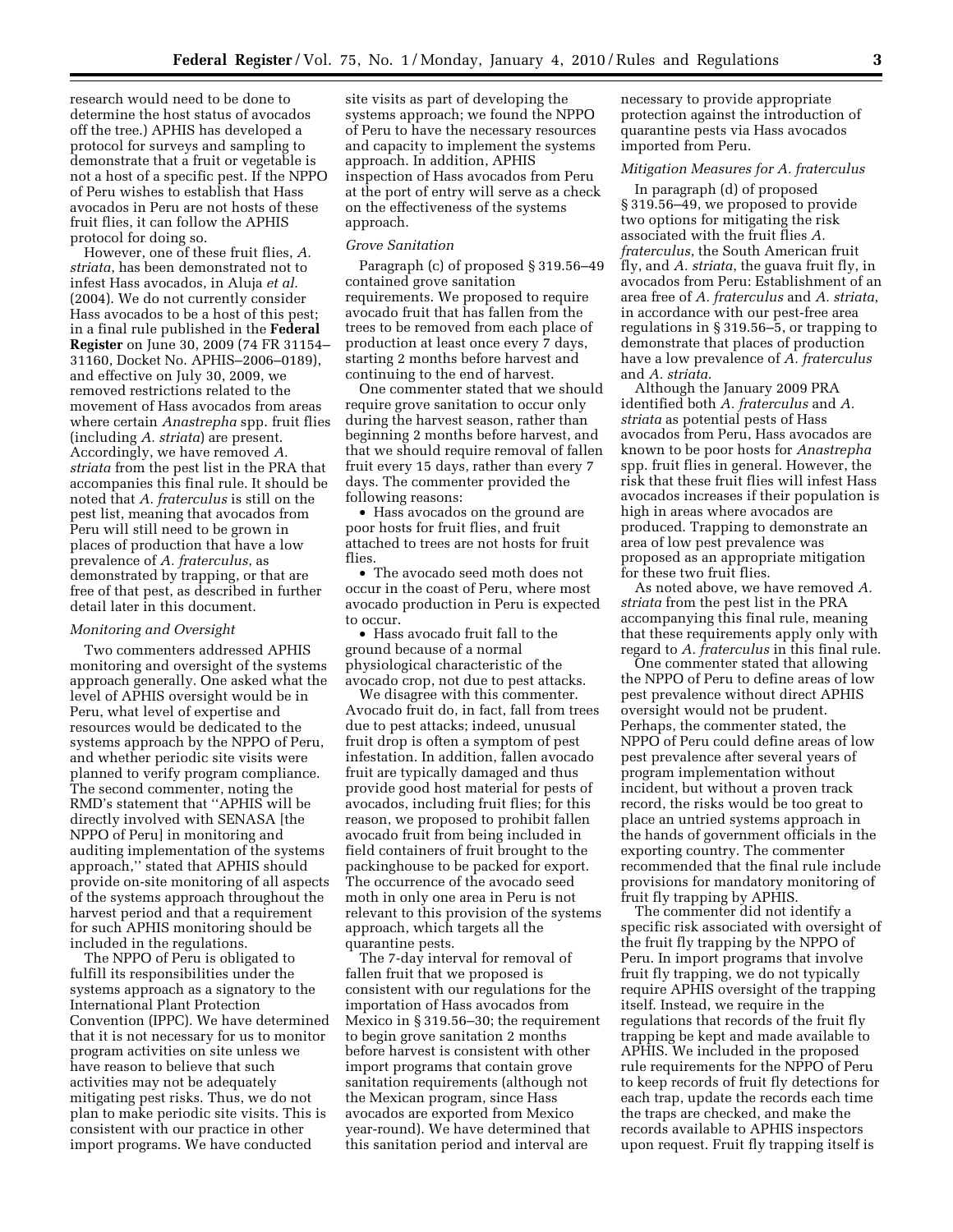conducted in accordance with the International Atomic Energy Agency (IAEA) guidelines for fruit fly trapping, which are internationally recognized and well-understood. By auditing the fruit fly trapping records, we can determine whether the trapping is being conducted consistent with the IAEA guidelines. Records of finds of fruit flies in the trapping would also indicate whether the trapping procedures needed to be adjusted. As noted earlier, we have conducted site visits as part of developing the systems approach; we found the NPPO of Peru to have the necessary resources and capacity to implement the systems approach, including fruit fly trapping. We are making no changes to the proposed rule in response to this comment.

This commenter also asserted that the proposed rule did not provide adequate mitigations for the risk associated with *A. fraterculus* and *A. striata*, stating that we should add to the final rule provisions prohibiting the distribution of Hass avocados from Peru to areas of the United States where fruit flies could become established. The commenter stated that *A. fraterculus* is considered the most important fruit fly pest in South America, with a very wide range of hosts ranging from tropical to temperate species. *A. fraterculus*  exhibits greater morphological variation than related species, and there is strong evidence that a complex of cryptic species is included in the nominal species *A. fraterculus*, of which the South American variety may be more aggressive and dangerous.

The commenter stated that provisions prohibiting the distribution of Hass avocados from Mexico to certain areas of the United States were only removed when research was completed establishing that Hass avocados were not hosts of the *Anastrepha* species present in Mexico, but that *A. fraterculus* was not included in this research, in part because of evidence that the Mexican morphotype differs significantly from the South American morphotype. The commenter stated that, until and unless field research in Peru demonstrates the nonsusceptibility of Hass avocados to attack by *A. fraterculus* and *A. striata*, provisions limiting the distribution of Hass avocados from Peru should be imposed.

We agree with the commenter that *A. fraterculus* is likely composed of 'sibling species," as discussed in the PRA, and we also agree that the host status of Hass avocados for *A. fraterculus* is uncertain. However, the commenter did not provide any evidence that we did not consider in the

PRA when discussing the host status of Hass avocados for *A. fraterculus*, nor did the commenter point out any evidence suggesting that some species of *A. fraterculus* exhibit a greater preference for Hass avocados than others. As stated in the PRA, a review of the current literature suggests that under most circumstances, Hass avocados do not serve as hosts for *Anastrepha* spp. The PRA ultimately concluded that, given the available evidence, *A. fraterculus* could be considered a pest of avocado in Peru. This is consistent with allowing the importation of Hass avocados from Peru that originate in an area of low pest prevalence for *A. fraterculus* and requiring that Hass avocados be inspected for *A. fraterculus* before being exported to the United States.

The research to demonstrate the nonsusceptibility of Hass avocados to attack by *A. fraterculus* that the commenter recommends would be necessary if we had proposed to require no mitigations for *A. fraterculus;* instead, we proposed to require Hass avocados from Peru to come from areas that are free of *A. fraterculus* or areas that have been demonstrated by trapping to have a low prevalence of *A. fraterculus*.

As noted earlier, we have determined that *A. striata* is not a pest of Hass avocados, based on research to which the commenter alludes.

The commenter also recommended that we require the storing of ''voucher specimens'' of *A. fraterculus* in 95 percent alcohol, to facilitate genetic analyses conducted later in time and aimed at differentiating sibling/cryptic species, some of which may exhibit a stronger preference for avocados.

If a sibling or cryptic species of *A. fraterculus* that has a stronger preference for Hass avocados were to emerge in Peru, we would become aware of it through fruit fly trapping, fruit inspection, and general monitoring, and we would impose additional restrictions on the importation of Hass avocados from Peru as appropriate. Therefore, it is not necessary to require the specimen storage that the commenter suggests.

#### *Mitigation Measures for Medfly*

Paragraph (e) of proposed § 319.56–49 provided three options for mitigating the risk associated with Medfly in avocados from Peru: Establishment of an area free of Medfly, trapping to demonstrate that places of production are free of Medfly, or treatment. With regard to trapping, we proposed to require that, when traps are serviced, if any Medfly are found, 10 additional traps be deployed in a 0.5-km2 area

immediately surrounding all traps where Medfly was found to determine whether a reproducing population is established. If any additional Medfly are found within 30 days of the first detection, the affected place of production would be ineligible to export avocados without treatment for Medfly until the source of the infestation is identified and the infestation is eradicated. APHIS would have to concur with the determination that the infestation has been eradicated.

One commenter expressed concern about using trapping to demonstrate place of production freedom from Medfly, noting that allowing pest-free places of production would be unprecedented unless all of the export groves in Peru are greater than 0.5 km2 and are surrounded by buffer zones. The commenter stated that international standards for area freedom from Medfly should continue to be used.

We agree with the commenter's concern. Peru's places of production do not all meet the conditions noted by the commenter, thus making determining place of production freedom from Medfly operationally difficult. Therefore, this final rule does not include trapping to establish a pest-free place of production as a mitigation option for Medfly. We are providing only for the establishment of pest-free areas and treatment as mitigation options in paragraph (e). We are also making several changes elsewhere in the proposed regulatory text to remove references to pest-free places of production as a mitigation option for Medfly.

# *Surveys for the Avocado Seed Moth*

In paragraph (f) of proposed § 319.56– 49, we proposed to require surveys to demonstrate that registered places of production are free of the avocado seed moth. Specifically, we proposed to require Peruvian departamentos 4 in which avocados are grown for export to the United States to be surveyed by the NPPO of Peru at least once annually, no more than 2 months before harvest begins, and found to be free from infestation by the avocado seed moth. We stated that an annual survey is appropriate for the avocado seed moth because the pest has limited mobility; the results of a survey conducted no more than 2 months before harvest would indicate freedom from the

<sup>4</sup> In Peru, the departamento is the first level of political subdivision within the country, similar to the U.S. State. However, because Peru is about fivesixths of the size of Alaska and there are 25 departamentos, a typical departamento is smaller than most States.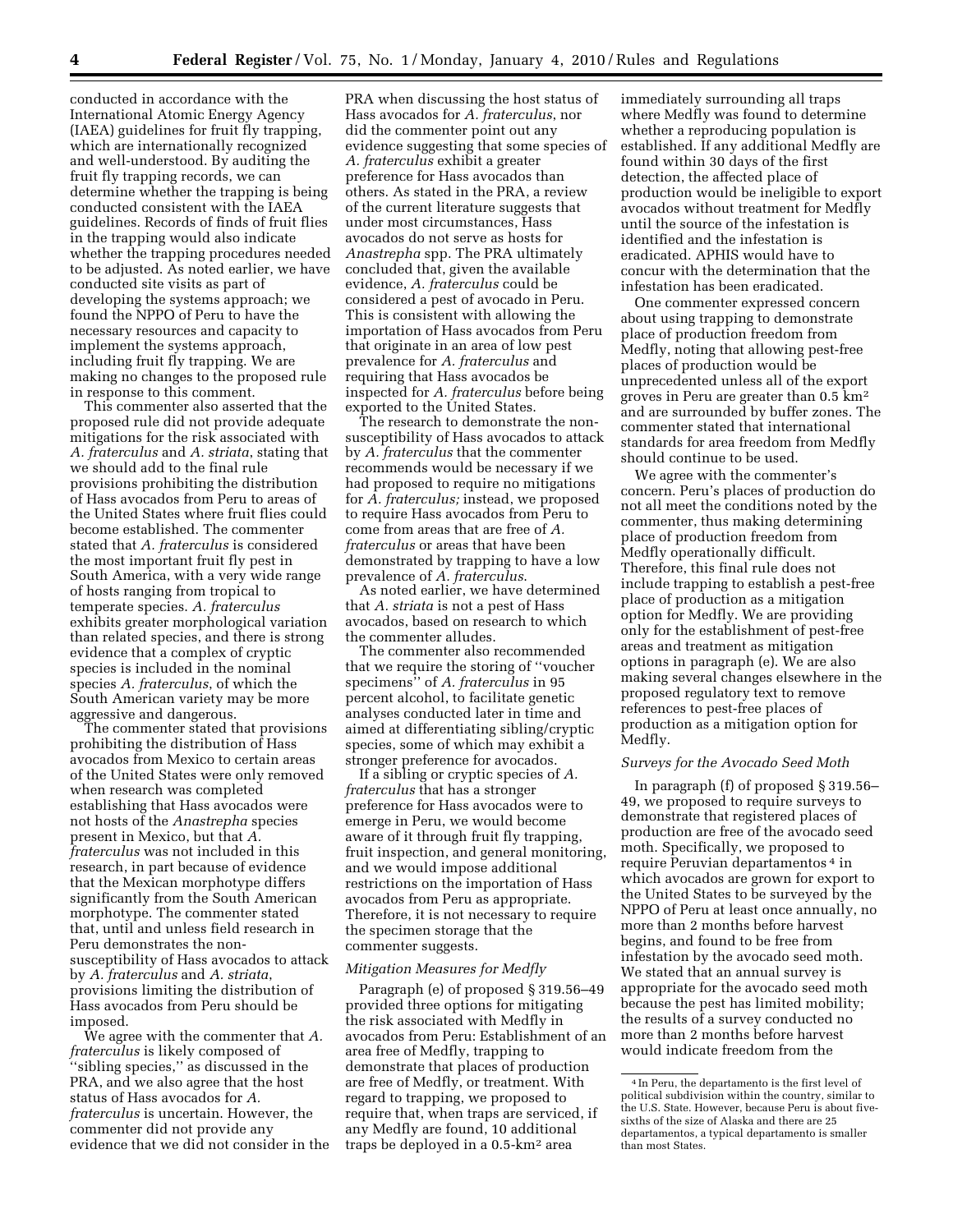avocado seed moth for the entire harvest period.

Two commenters addressed the fact that we proposed to require an annual rather than a semiannual survey for the avocado seed moth, noting that the regulations for the importation of Hass avocados from Mexico in § 319.56–30 require semiannual surveys for the avocado seed moth (and other seed pests), once during the wet season and once during the dry season. One commenter noted that, while the moth does have limited mobility, other factors may have greater bearing on the timing of surveys. The commenter cited field work by Dr. Mark Hoddle in Guatemala in which it was observed that seasonal transitions from humid to dry climatic conditions are accompanied by an increase in the detection of the avocado seed moth in avocado fruit. This commenter recommended that we require semiannual surveys for the avocado seed moth to provide a more accurate picture of the risk posed by that pest.

We have determined that semiannual surveys for the avocado seed moth are not necessary because the climatic shifts from wet to dry seasons that occur in Guatemala and Mexico do not occur in Peru's avocado production areas; rather, Peru's avocado production areas remain arid throughout the year. Additionally, Peru's avocado production areas are separated by desert, further inhibiting the spread of the moth between places of production. These factors indicate that an annual survey is adequate to detect the avocado seed moth.

As part of the departamento surveys, we proposed to require the NPPO of Peru to cut and inspect a biometric sample of fruit at a rate determined by APHIS. We stated that we expect the biometric sample to include about 300 fruit from each place of production.

One commenter recommended that we include more specificity in the regulations with regard to fruit cutting, stating that the NPPO of Peru should not be in a position to negotiate with APHIS on a fruit cutting sampling plan given the importance of the avocado seed moth as a pest. The commenter stated that the fact that no specific sample size would be included in the regulations provides little assurance that the survey will protect against the introduction of the avocado seed moth.

As stated in the proposal, the rate at which the fruit will be sampled will be determined by APHIS; it will not be subject to negotiation, other than the sharing of data that informs all determinations of appropriate biometric sample rates. The sample rate will detect a pest prevalence with a

confidence level that is consistent with other import programs in which surveys and inspection are used to detect highrisk pests. APHIS can adjust the rate if necessary to provide further security against pest risks. The number of fruit to be sampled will be determined based on this biometric sample rate and will be contained in the workplan developed by the NPPO of Peru and approved by APHIS; the workplan is required under the systems approach. Given this, it is not necessary to include a specific number of fruit to be sampled in the regulations.

If one or more avocado seed moths was detected in the annual survey, we proposed to require the affected place of production to be immediately suspended from the export program until appropriate measures to reestablish pest freedom, agreed upon by the NPPO of Peru and APHIS, have been taken. These measures could include further delimiting surveys, appropriate pesticide treatments, or removal of infested host material.

One commenter noted that we proposed to require surveys for the avocado seed moth to be conducted at the departamento level, but to suspend places of production when an avocado seed moth is found. This commenter stated that we should require suspension of the affected departamento for at least the remainder of the export season during which the avocado seed moth is detected, similar to the requirements in the regulations for the importation of Hass avocados from Mexico in § 319.56–30. The commenter also recommended that we amend the regulations to indicate that finding the avocado seed moth during any monitoring or inspection activity, not just the annual survey, would result in the suspension of the affected departamento.

Another commenter praised the approach in the proposed rule of suspending only the affected place of production, rather than the entire departamento, upon detection of the avocado seed moth. This commenter recommended that we change the regulations for the importation of Hass avocados from Mexico to match the approach described in the proposed rule.

The NPPO of Peru conducts its surveys for avocado seed moth at the departamento level; we proposed to recognize this survey methodology by requiring the survey to be at the departamento level. As noted earlier, the limited mobility of the pest, combined with the continual arid climate of Peru's avocado production areas and their separation by desert,

mean that the avocado seed moth will not move very far under its own power and is unlikely to move between places of production. In addition, if the pest is present in places of production close to a place of production in which the avocado seed moth has been found, the surveys would find it in those nearby places of production, and we would suspend those places of production as well. Given this information, it is appropriate to suspend from the export program only the places of production in which the avocado seed moth has been found, rather than the entire departamento.

We agree with the first commenter that any detection of an avocado seed moth, including detections during monitoring and inspection other than the annual survey, should result in suspension of the affected place of production. We have amended the regulatory text in this final rule to include detections during any monitoring or inspection activity as a reason for suspension.

We have evaluated the similar provisions of the regulations for the importation of Hass avocados from Mexico and have determined that it is not necessary to suspend the entire municipality in which an avocado seed pest has been found. We are preparing a proposed rule that would amend those regulations accordingly.

One commenter recommended two additional mitigations for the risk posed by the avocado seed moth. One, which the commenter presented as an additional, precautionary step until the incidence of avocado seed moth in the production areas of Peru is better understood, was to hold a random sample of fruit (perhaps 300 per departamento) under controlled conditions to test for emergence of adult moths. Although this would not prevent potentially infested fruit picked at the same time from entering the commercial pathway, the commenter stated that the observance of adult moths could still be used to suspend shipments once an infestation became evident, thereby reducing overall risk.

The other mitigation the commenter suggested was to prohibit the importation or distribution of Hass avocados from Peru to the State of California, to offset what the commenter characterized as the poor reliability of fruit cutting to detect larval infestations of the avocado seed moth.

The NPPO of Peru has been conducting surveys for the avocado seed moth for years, and we have visited Peru's avocado production areas to better understand the pest conditions there. We therefore disagree with the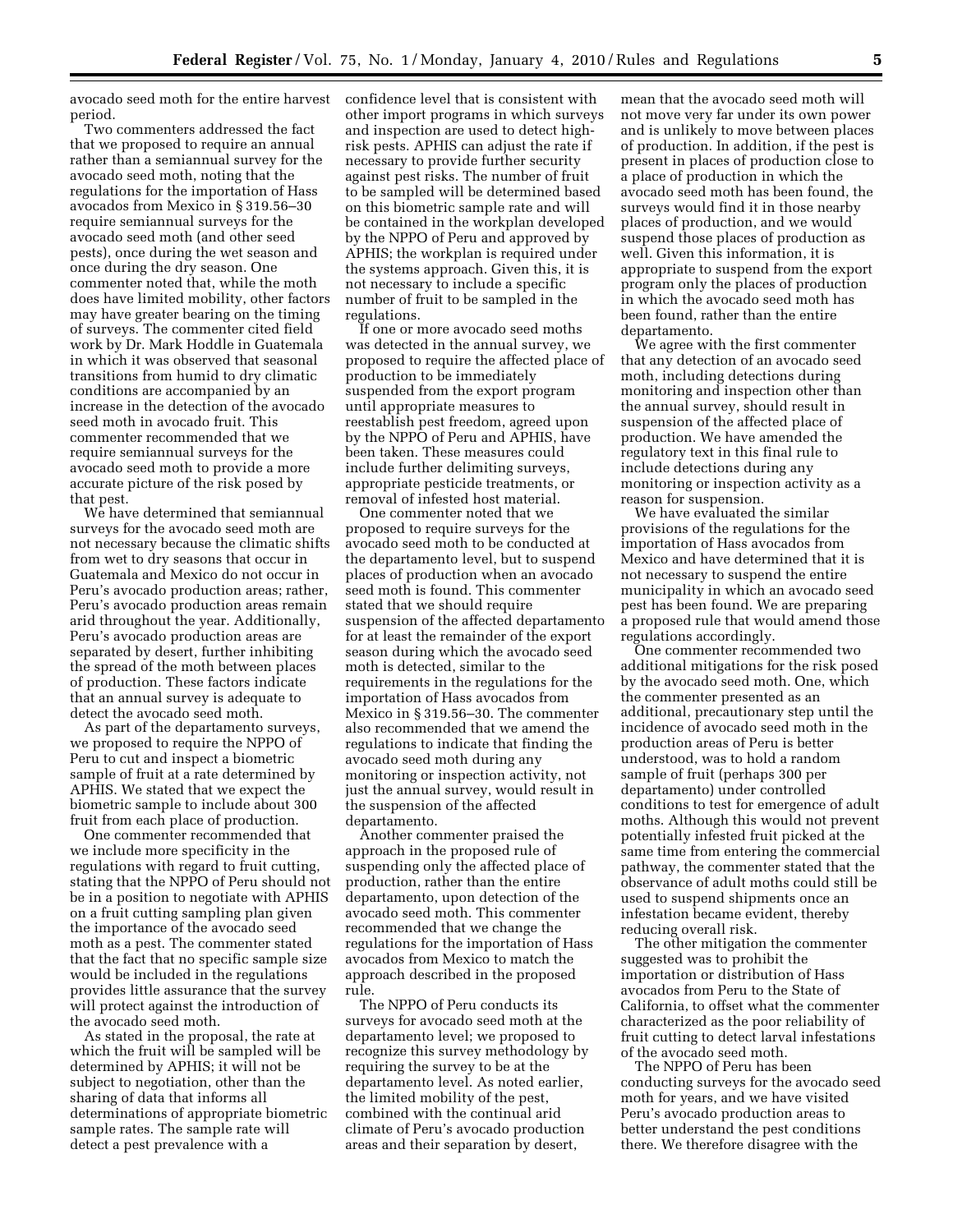commenter's suggestion that the incidence of avocado seed moth in the growing areas of Peru is not well understood. We also disagree with the commenter's assertion that fruit cutting is an unreliable means of detecting larval infestations of avocado seed moth. Surveying and cutting techniques can be designed to reduce uncertainties, and our selection of a biometric sampling rate will take any remaining uncertainties into account. Fruit cutting has been successful at preventing the introduction of avocado seed pests from Mexico into the United States through the importation of Hass avocados. Therefore, we have determined that the additional mitigations suggested by the commenter are not necessary to prevent the introduction of avocado seed moth into the United States via the importation of Hass avocados from Peru.

#### *Sealing Containers*

Paragraph (h) of proposed § 319.56–49 contained packinghouse requirements. To safeguard consignments of avocados to be exported from Peru to the United States, proposed paragraph (h)(4) would have required the fruit to be packed in insect-proof packaging, or covered with insect-proof mesh or a plastic tarpaulin, for transport to the United States. These safeguards would have had to remain intact until arrival in the United States.

Two commenters noted that the proposed rule did not include a requirement to seal containers while in transit to the United States. One of these commenters encouraged us to require the use of cargo seals to enhance the phytosanitary integrity of consignments during transit, to provide evidence of any container breaches, and to prevent cross-contamination from boxes of uncertified avocados or other potentially infested fruit. The other commenter also noted that the proposed rule did not include repackaging requirements for containers of Hass avocados from Peru.

We agree with the commenters that seals are useful to ensure the phytosanitary integrity of consignments. We typically require the use of such seals in the bilateral workplan that provides specific details on how the export program will be implemented in the exporting country. We will do so for avocados from Peru. Similarly, we will include repackaging requirements in the bilateral workplan.

## *Identification of Shipments*

Proposed paragraph (h)(5) provided that shipping documents accompanying consignments of avocados from Peru that are exported to the United States would have to include the official

registration number of the place of production at which the avocados were grown and would have to identify the packing shed or sheds in which the fruit was processed and packed, and that this identification would have to be maintained until the fruit is released for entry into the United States.

Two commenters recommended that we additionally require individual cartons of avocados to be labeled with this information. (One of these commenters also recommended that we require individual avocado fruit to be so labeled as well.) The commenters stated that this information would allow for traceback to and suspension of individual places of production and packinghouses in the event that a pest is discovered in the United States, rather than having to suspend all avocado exports from Peru. The commenters stated that this requirement would thereby isolate the problem without unnecessarily disrupting the flow of trade.

We agree with these commenters that labeling cartons and fruit with place of production and packinghouse registration numbers would allow for traceback to specific places of production or packinghouses and would thus help to continue the flow of trade if a pest is discovered. We typically require in the bilateral workplan that such information be included on individual cartons. We will do so for avocados from Peru. As the commenters noted, an exporting country has an incentive to provide this information in order to minimize unnecessary trade disruptions in the event of a pest detection.

#### *Inspection*

Paragraph (i) of proposed § 319.56–49 provided for inspection of a biometric sample of fruit from each place of production by the NPPO of Peru at a rate to be determined by APHIS.

One commenter stated that the regulations should limit the amount of discretion granted to the NPPO of Peru in this most critical aspect of the systems approach, providing a specific sampling plan. Another commenter stated that the regulations for the importation of Hass avocados from Mexico require specific numbers of fruit to be cut for inspection prior to export and at the port of first arrival in the United States; this commenter praised the approach in the proposal and asked that the specific fruit cutting requirements be removed from the Mexican Hass avocado regulations.

As we proposed, the sampling rate for this inspection will be determined by APHIS. The general sampling plan will

be contained in the bilateral workplan, which APHIS must approve in order for Peru to be able to export avocados. Therefore, the NPPO of Peru will not have sole discretion in setting a biometric sample rate or developing a sampling plan. The regulations provide mechanisms by which APHIS will direct this activity.

In fact, with respect to the Mexican Hass avocado import program, the requirement to cut specific numbers of fruit for inspection prior to export and at the port of first arrival is contained in the bilateral workplan required to be developed under paragraph (c) of § 319.56–30. Paragraph (c)(3)(iv) of § 319.56–30, which contains the preexport inspection requirement for Hass avocados from Mexico, refers to a biometric sample, at a rate determined by APHIS. Paragraph (h) of that section, which contains the requirement for inspection at the port of first arrival, does not refer to any specific sampling mechanism. We will use the workplan in a similar manner in the import program for Hass avocados from Peru.

In addition, it should be noted that Hass avocados from Peru will be inspected at the port of entry into the United States, providing a check on the efficacy of the inspection in Peru.

One commenter noted that systems approaches, such as the one we proposed for the importation of Hass avocados from Peru, are more complex in nature than post-harvest treatments and require a higher level of expertise and oversight. This commenter asked whether there would be a higher level of inspection than normal of avocados from Peru at ports of entry to verify that the avocados are free of pests.

We do not plan to inspect at a higher level than our usual level, unless evidence indicates that there may be a problem with the implementation of the systems approach. As noted earlier, we have found the NPPO of Peru to have the necessary resources and capacity to implement the systems approach.

# *Inconsistencies With the Regulations for Importing Hass Avocados From Mexico in § 319.56–30*

Four commenters noted that the provisions of the proposed rule and the regulations for importing Hass avocados from Mexico in § 319.56–30 were inconsistent in various ways. Some of these comments have been addressed earlier in this document. The remaining comments are addressed here.

One commenter stated that it was only over a period of years that APHIS relinquished oversight of Hass avocado growers in Mexico to the Mexican NPPO, and recommended that APHIS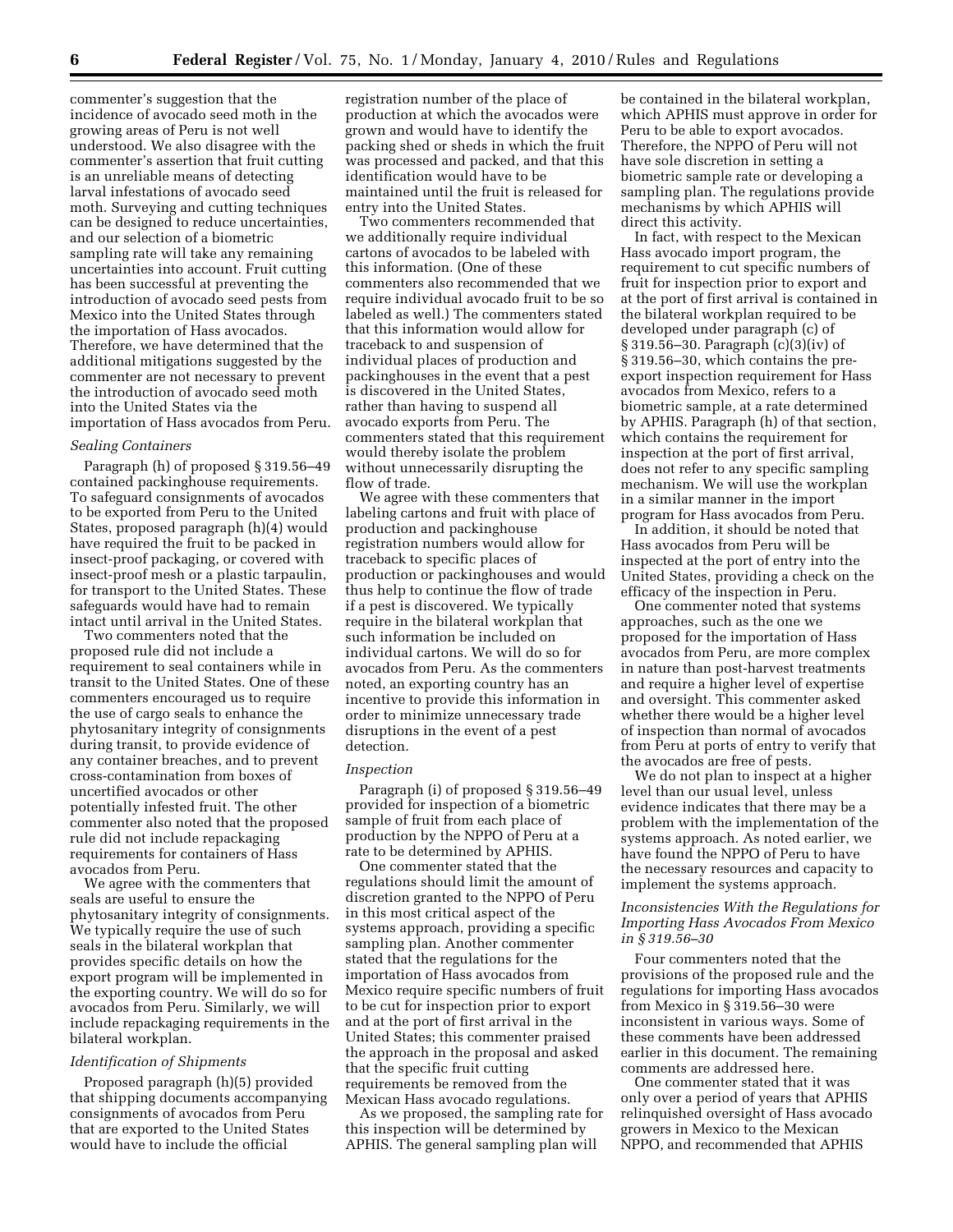take a similar path with the NPPO of Peru. In contrast, two commenters stated generally that the phytosanitary track record of the Mexican Hass avocado import program over the past 11 years warrants at least no more burdensome treatment than APHIS proposed to provide for Hass avocados imported from Peru. One commenter recommended that several specific provisions of the regulations for the importation of Hass avocados from Mexico be changed to be consistent with similar provisions in the proposed rule.

Since the establishment of the Mexican Hass avocado import program, APHIS has accumulated experience with how large-scale systems approach programs such as the Mexican program work, which in turn has given us better information on the appropriate level of oversight for such programs. As stated earlier, we have found the NPPO of Peru to have the necessary resources and capacity to implement the systems approach, and, as a signatory to the IPPC, the NPPO of Peru is obligated to fulfill its responsibilities under the systems approach.

The specific differences between the proposed rule and the Mexican Hass avocado regulations brought up by the last commenter are addressed below.

The commenter stated that, because area freedom is not required, APHIS seems inclined to accept that the Hass avocado is a poor host for *A. fraterculus*  and Medfly without any supporting documentation. The commenter stated that APHIS should remove fruit flyrelated restrictions for Mexican Hass avocados before allowing the same commodity into the United States from another country under fewer restrictions.

Our analysis establishing that Hass avocado is a poor host for *A. fraterculus*  is documented in the PRA; the commenter did not provide any comments specific to that analysis. With regard to fruit flies, as noted earlier, we published a June 2009 final rule removing restrictions related to the movement of Hass avocados from areas where certain *Anastrepha* spp. fruit flies (including *A. striata*) are present, including Mexico. The PRA did not determine that Hass avocados are a poor host for Medfly; as discussed earlier, this final rule requires Hass avocados from Peru to be produced in an area that the Administrator has determined to be free of Medfly or to be treated for Medfly.

The commenter noted that we proposed to allow the whole country of Peru to export avocados to the United States, but exports from Mexico are

limited to approved municipalities in only one State, Michoacan.

Other States in Mexico have different pests and different pest densities than Michoacan, which is less warm and humid than surrounding avocado production areas in Mexico. Mitigating the pest risk associated with Hass avocados produced in States other than Michoacan would require the development of a different systems approach. We have not received a formal request from the Government of Mexico to do so.

The commenter noted that we did not propose to require personnel conducting trapping and pest surveys to be hired by the NPPO of Peru. Instead, we proposed to require any personnel conducting trapping and pest surveys to be trained and supervised by the NPPO of Peru. The commenter requested that we remove the requirement that the Mexican NPPO hire its personnel conducting trapping and pest surveys, which is contained in § 319.56–30(c).

We have evaluated this provision of the regulations for the importation of Hass avocados from Mexico and have determined that it is not necessary for such personnel to be hired by the Mexican NPPO. We are preparing a proposed rule that would amend those regulations accordingly.

The Mexican Hass avocado import regulations require APHIS to be directly involved with the Mexican NPPO in the monitoring and supervision of its activities. We did not propose to require direct monitoring and supervision for Hass avocados from Peru. The commenter stated that the strong record of success of the Mexican Hass avocado import program provides ample reason to remove the requirement for direct monitoring and supervision from that program.

We acknowledge the success of the Mexican Hass avocado import program, as noted earlier in this document. We plan to reevaluate this provision of the regulations and, if warranted, issue a proposal to change it.

The commenter noted that there is no specific requirement for inspection of Hass avocados imported from Peru.

Under the general fruits and vegetables regulations in § 319.56–3, APHIS is authorized to inspect all fruits and vegetables imported into the United States. It is thus not necessary to include specific provisions for port-ofentry inspection for Hass avocados from Peru.

*Economic Issues and Comments on the Economic Analysis* 

Four commenters opposed the proposed rule for economic reasons,

stating that domestic avocado farm profit margins are already low due to adverse weather and other foreign competition. They cited specific concerns. One commenter stated that the vast majority of California avocado growers operate small family farms, with 5- to 20-acre groves, and would be adversely affected by the proposal. One commenter stated that imports should be limited to things or specialties that cannot be produced in the United States, as buying close to home helps to improve the U.S. economy and reduces carbon emissions associated with global climate change while providing bettertasting fruit to the consumer.

Another commenter mentioned that the recent economic downturn had affected domestic avocado farmers' personal wealth and access to credit. This commenter also noted that Peru's avocado growing season is from May to September, meaning that the effects on the domestic market would be seasonal, and stated that the proposal should not be finalized in order to promote sustainable, long-term, non-seasonal employment. Finally, this commenter stated that the American Recovery and Reinvestment Act of 2009 exhibits protectionism of U.S. products and employment as a policy to aid the U.S. economy, and stated that the proposed rule should reflect this policy.

The Plant Protection Act (7 U.S.C. 7701 *et seq.*), the authorizing statute for APHIS' plant-health-related activities, authorizes the Secretary of Agriculture to prohibit or restrict the importation of any plant product if the Secretary determines that the prohibition or restriction is necessary to prevent the introduction of a plant pest or noxious weed into the United States. We have determined that the measures in the systems approach we proposed, amended as described earlier, are sufficient to prevent the introduction of any plant pests. The factors cited by the commenters are not within our decisionmaking authority under the Act.

The initial regulatory flexibility analysis (IRFA) we prepared for the proposed rule acknowledged that the majority of U.S. producers and packers of fresh avocados are considered to be small entities as defined by Small Business Association size standards. However, we have estimated that U.S. consumption (demand) is more than double U.S. production of avocados, indicating that consuming only U.S. avocados would create a shortage of avocados on the U.S. market. Projected imports of avocados from Peru would likely decrease the U.S. avocado price by a maximum of 4 percent, assuming no displacement of other imports.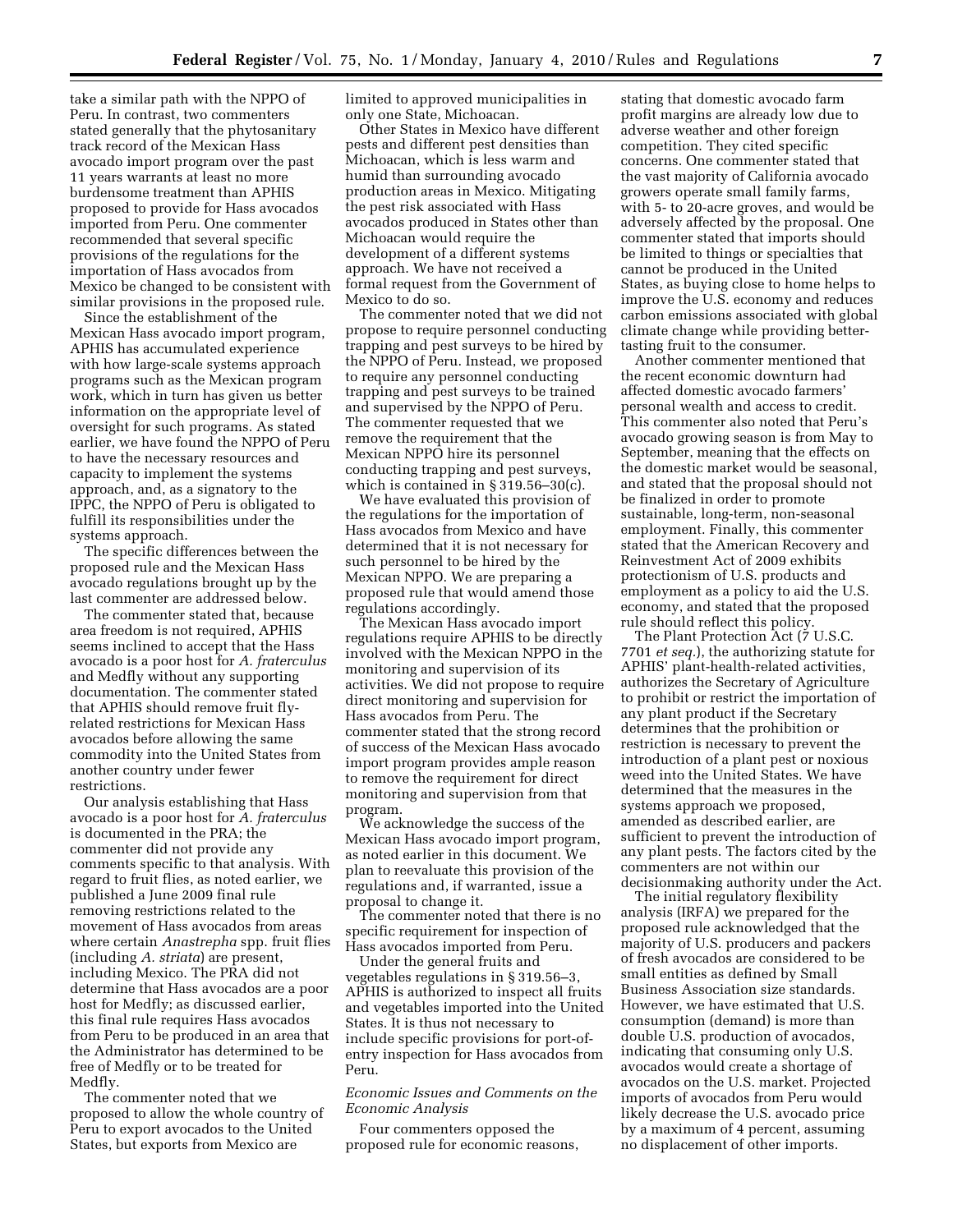Furthermore, we have concluded that it is likely that at least a portion of the projected imports from Peru would displace imports from other foreign sources when fresh avocado supplies are low and demand is high, meaning that price effects would likely be smaller than 4 percent.

The Office of Management and Budget designated the proposed rule as not significant under Executive Order 12866. One commenter stated that this rule should not have been designated not significant, saying that the rule runs counter to the interests of U.S. avocado growers and does little to assure the health and safety of U.S. consumers.

Executive Order 12866 provides specific criteria for the Office of Management and Budget to use in determining the appropriate designation of a rule. This commenter did not provide any reasons why the rule should have been designated significant under Executive Order 12866. In addition, the commenter did not specify how the proposed rule should be changed to assure the health and safety of U.S. consumers. This final rule will allow the importation of Hass avocados from Peru into the United States while continuing to provide protection against the introduction of quarantine pests.

One commenter stated that allowing the importation of Hass avocados from Peru could only adversely affect producer prices while having a negligible effect on the consumer price.

As indicated in the IRFA prepared for the proposed rule, we have determined that estimated price effects and welfare impacts are highly sensitive to displacement and import levels; however, given the conservative assumption of zero displacement, imports from Peru at an estimated 50 percent more than current projections (28,500 metric tons), and short-run supply and demand elasticities, we have concluded that the overall net changes in welfare of allowing the importation of fresh Hass avocados from Peru under the specified systems approach are likely to be positive. This indicates that any decline in producer welfare would be exceeded by a gain in consumer welfare, primarily in the form of lower prices.

One commenter stated that the demand and supply elasticities used in calculating changes in producer and consumer welfare in the IRFA accompanying the proposed rule should be modified based on more recent data that reflect the current state of the U.S. economy. This commenter noted that our elasticity projections originated from a 2003 publication that used data from 1998 and stated that demand for

avocados, a product with no substitutes that is a relative mainstay in the diet of many Americans, will be inherently inelastic, meaning that price changes have relatively less effect on the amount demanded. However, the commenter stated, a new supplier of lower-priced avocados, coupled with American consumers' heightened awareness to price changes for relatively common produce (due to the poor economic climate), will cause the demand for avocados to become much more elastic and responsive to price changes than reflected in the elasticities used in the IRFA. Accordingly, the commenter recommended that we use a greater elasticity of demand value for projecting net welfare gains and that we use these elasticities to measure the effects on suppliers.

There is no published evidence to suggest that avocados have emerged as a ''mainstay'' of the U.S. diet. Rather, APHIS believes that avocados remain a specialty item that has become more popular in American culture over the last two decades. Furthermore, the state of the economy is not a major determinant of the price elasticity of demand for a good or service; however, consumers in a recession are more likely to reevaluate goods and services in terms of necessity or luxury. Goods and services deemed to be necessities are typically less elastic while goods determined to be luxuries are typically more elastic. A change in the price of fresh avocados may cause a consumer to reconsider purchasing avocados in times of economic downturn. The price elasticity of demand of  $-1.2$  that we used in the IRFA is a relatively elastic price elasticity of demand that reflects that consumers are relatively sensitive to changes in prices of fresh avocados.

It should be noted that, for the analysis, we used two sets of supply elasticities to measure both short-term and long-term welfare effects on producers as a result of the projected increase in imports of fresh avocados to fully capture potential changes in the market.

One commenter noted that several commenters who supported the rule stated that U.S. consumption of avocados will increase by 15 to 20 percent in 2009 and stated that such a rise in consumption is likely an overstatement based on data not reflecting the current financial condition of U.S. consumers.

Domestic consumption of fresh avocados has nearly doubled over the last decade, with an overall average increase in 10 percent per season. Although demand has been estimated to be price-elastic and domestic

consumption has declined over one season, the overall trend indicates that market demand is likely to experience long-term growth. In any case, our analysis is not dependent on such projections.

One commenter stated that, while the IRFA accompanying the proposed rule framed displacement around how imports from Peru will displace Mexican and Chilean imports, the more appropriate question is how much of the domestic supply will be displaced. The commenter asserted that more of the domestic supply will be displaced than the imports from Mexico and Chile, meaning a negative impact on an already depressed market of domestic suppliers.

The commenter provided no data to support this assertion, and published data 5 support our analysis. Domestic consumption of fresh avocados declined by 10 percent during the 2007–2008 season, while fresh domestic production increased by 25 percent and U.S. exports of fresh avocados increased by 47 percent. During this same season, imports from foreign sources decreased by nearly 24 percent over the previous season, suggesting that some displacement of foreign sources occurred during this period.

# *Miscellaneous Changes*

In this final rule, we are correcting an error in proposed paragraph (b), which referred incorrectly to the NPPO of Peru verifying that growers are complying with the requirements of paragraphs (c) and (f) of § 319.56–49. Paragraph (f) contains the requirements for surveys for the avocado seed moth; we had intended to refer to paragraph (g), which contains harvesting requirements, and we have corrected the error in this final rule.

In addition, the proposed requirement in paragraph (b)(4) referred to ''groves,'' rather than places of production, which was the term used in the rest of the proposed regulations. We are changing proposed paragraph (b)(4) to refer to places of production in this final rule.

Therefore, for the reasons given in the proposed rule and in this document, we are adopting the proposed rule as a final rule, with the changes discussed in this document.

#### **References**

Aluja, M., Diaz-Fleischer, F., and J. Arredondo, J. 2004. Nonhost status of commercial *Persea americana* ''Hass'' to *Anastrepha ludens, Anastrepha obliqua, Anastrepha serpentina,* and *Anastrepha* 

<sup>5</sup>From the Foreign Agriculture Service's Production, Supply, and Distribution online database.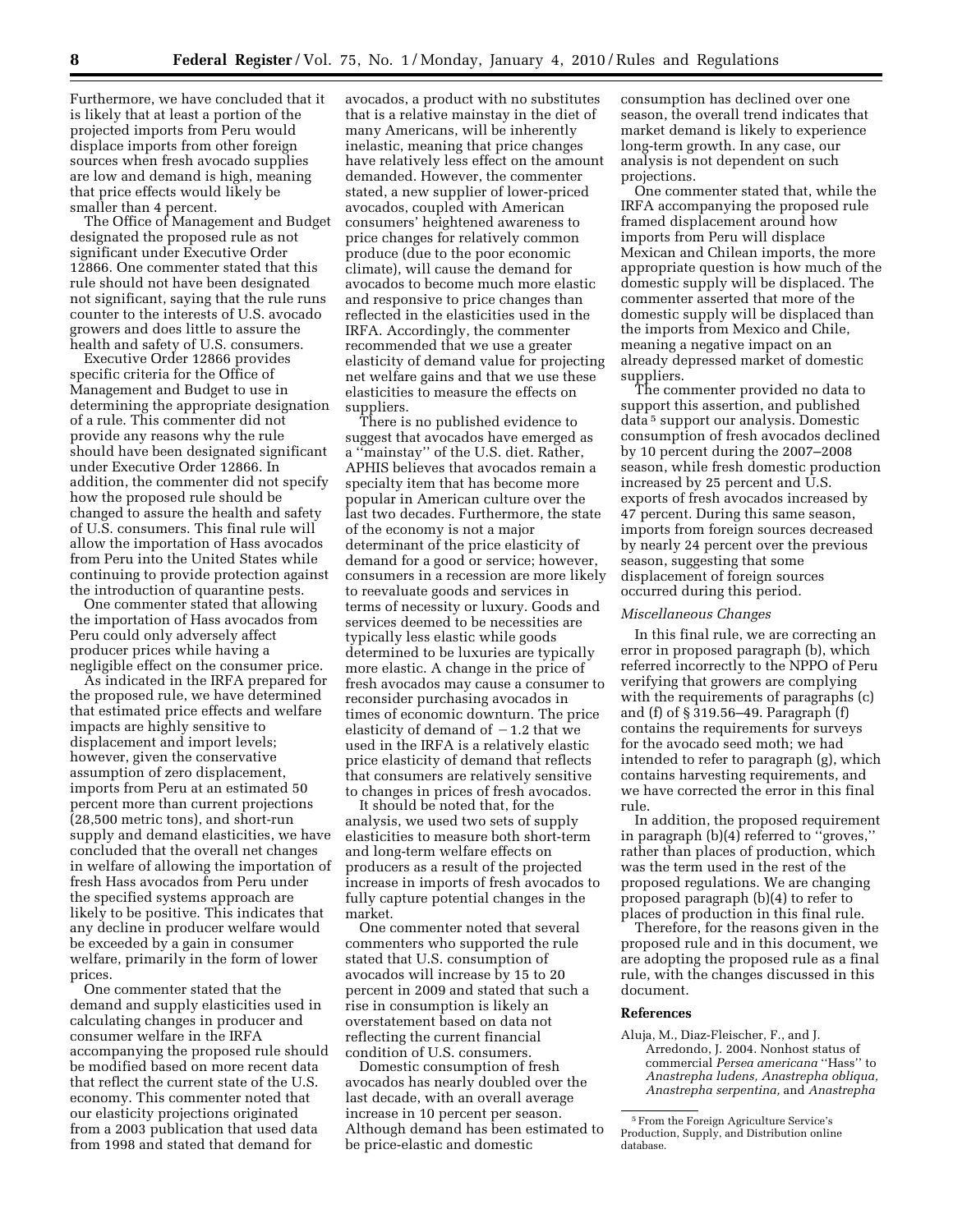*striata* (Diptera: Tephritidae) in Mexico. J. Econ. Entomol. 97 (2): 293–309.

- Ben-Dov, Y. 2005. The Malvastrum mealybug *Ferrisia malvastra* (Hemiptera: Coccoidea: Pseudococcidae): Distribution, host plants, and pest status in Israel. Phytoparasitica 33(2): 154–156.
- Ben-Dov, Y., D.R. Miller, and G.A.P. Gibson. 2003. ScaleNet. *http:// www.sel.barc.usda.gov/scalenet/ scalenet.htm*.
- Gullan, P.J., D.A. Downie, and S.A. Steffan. 2003. A new pest species of the mealybug genus *Ferrisia* Fullaway (Hemiptera: Pseudococcidae) from the United States. Annals of the Entomological Society of America 96(6): 723–737.
- Hohmann, C.L., Dos Santos, W.J., Menegium, A.M. 2000. Avaliação de técnicas de manejo para o controle de broca-doabacate, Stenoma catenifer (Wals) (Lepidoptera: Oecophoridae). Rev. Bras. Frutic. Jaboticabal 22: 359–363.
- Hohmann, C.L., Meneguim, A.M., Andrade, E.A., Novaes, T.C., and Zandoná C. 2003. The avocado fruit borer Stenoma catenifer (Wals.) (Lepidoptera: Elachistidae): Egg and damage distribution and parasitism. Revista Brasileria de Frutic. Jaboticaba1 25: 432– 435.
- McKenzie, H.L. 1967. Mealybugs of California with taxonomy, biology, and control of North American species (Homoptera: Coccoidae: Pseudococcidae). University of California Press, California. 524 pp.
- Williams, D.J., and M.C. Granara de Willink. 1992. Mealybugs of Central and South America. CAB International, Wallingford, UK. 635 pp.
- Williams, D.J., and G.W. Watson. 1988. The Scale Insects of the Tropical South Pacific Region: Part 2: The mealybugs (Pseudococcidae). CAB International, Wallingford, Oxon, UK. 260 pp.
- Wysoki, M., M.A. Van den Berg, G. Ish-Am, S. Gazit, J.E. Peña, and G.K. Waite. 2002. Pests and Pollinators of Avocado, pp. 223–294. In: J.E. Peña, J.L. Sharp, and M. Wysoki [Eds]. Tropical Fruit Pests and Pollinators: Biology, Economic Importance, Natural Enemies and Control. CABI Publishing. 430 pp.

# **Executive Order 12866 and Regulatory Flexibility Act**

This final rule has been reviewed under Executive Order 12866. The rule has been determined to be not significant for the purposes of Executive Order 12866 and, therefore, has not been reviewed by the Office of Management and Budget.

In accordance with the Regulatory Flexibility Act, we have analyzed the potential economic effects of this action on small entities.

The NPPO of Peru requested market access for commercial shipments of fresh Hass avocados into the continental United States for domestic consumption. APHIS is finalizing a

proposed rule that was published on January 7, 2009, to grant this request provided Peru produces its Hass avocados in accordance with a systems approach that will include registration and monitoring of places of production and packinghouses; grove sanitation; pest-free areas or trapping for the South American fruit fly; pest-free areas or treatment for Medfly; surveys for the avocado seed moth; and inspection for quarantine pests by Peru's NPPO. Hass avocados from Peru will also be required to be accompanied by a phytosanitary certificate with an additional declaration stating that the avocados have been inspected for quarantine pests and were grown and packed in accordance with the requirements of this final rule. These mitigations will allow for the importation of Hass avocados from Peru into the United States while providing protection against the introduction of quarantine pests. Application of the mitigation measures in granting Peru's request is consistent with World Trade Organization agreements that sanitary and phytosanitary regulatory restrictions should be based on scientific evidence and applied only to the extent necessary to protect human, animal, and plant health.

The Regulatory Flexibility Act of 1980 requires agencies to evaluate the potential effects of proposed and final rules on small businesses, small organizations, and small governmental jurisdictions. Section 605 of the Act allows an agency to certify a rule if the proposed rulemaking will not have a significant economic impact on a substantial number of small entities. APHIS has determined this to be the case for this final rulemaking, and this analysis provides the factual basis for such certification in this case.

The United States is the world's leading importer of all fresh Hass avocados, with imports between 60 and 75 percent of total world exports annually. Japan and Canada rank a distant second and third with combined imports of 18 to 20 percent annually. Mexico and Chile account for approximately 50 and 30 percent, respectively, of U.S. imports of Hass avocados.6 The United States exports less than 1.5 percent of its production, whereas U.S. consumption is more than double production. While the final rule is consistent with World Trade Organization agreements that sanitary and phytosanitary regulatory restrictions should be based on scientific evidence and applied only to the extent necessary to protect human,

animal, and plant health, it will have the added benefit in meeting an average annual increase in domestic market demand for Hass avocados.

APHIS received several comments based on the findings of the initial regulatory flexibility analysis (IRFA) prepared for the proposed rule; however, after careful consideration none was found to contain significant issues that would require a reevaluation of the proposed regulations. We address these comments in detail in the Background section of this document.

#### *Impact on Small Entities*

The final rule may directly affect U.S. domestic producers of Hass avocados, as well as firms responsible for packing and shipping these commodities for domestic and foreign markets. We find that a substantial number of these businesses are small entities, according to Small Business Administration (SBA) guidelines and based on *2002 Census of Agriculture* data. SBA classifies producers within the category Other Non-Citrus Fruit Farming (NAICS 111339) having annual sales of not more than \$750,000 as small entities. California is the largest U.S. producer of avocados, accounting for approximately 86 percent of all production and nearly all Hass avocado production. According to the *2002 Census of Agriculture Summary and State Data* report, there were a total of 6,251 avocado farms in the United States in 2002, with California farms representing approximately 85 percent (or 4,801 farms) of this total.7 Of the remaining farms, 839 are located in Florida, 601 are located in Hawaii, and 10 are located in Texas.

APHIS does not have information on the size distribution of the total U.S. avocado producers, but according to the *2002 Census of Agriculture,* there were a total of 95,680 Fruit and Tree Nut farms (NAICS 1113) in the United States in 2002.8 Of this number, nearly 99 percent had annual sales in 2002 of less than \$500,000, which is well below the SBA's small-entity threshold of \$750,000.9 While cash receipts by size for avocado farms were not reported in the *2002 Census of Agriculture,* it is reasonable to assume that most of the 6,251 domestic avocado farms currently in operation qualify as small entities.

<sup>6</sup> Global Trade Atlas data.

<sup>7</sup>National Agricultural Statistics Service (NASS), United States Department of Agriculture (USDA), ''United States: Summary and State Data, Volume

<sup>1,&#</sup>x27;' 2002 Census of Agriculture, issued June 2004. 8This number includes farms producing fruit and

tree nut varieties and those specifically producing avocados.

<sup>9</sup>Source: SBA and *2002 Census of Agriculture.*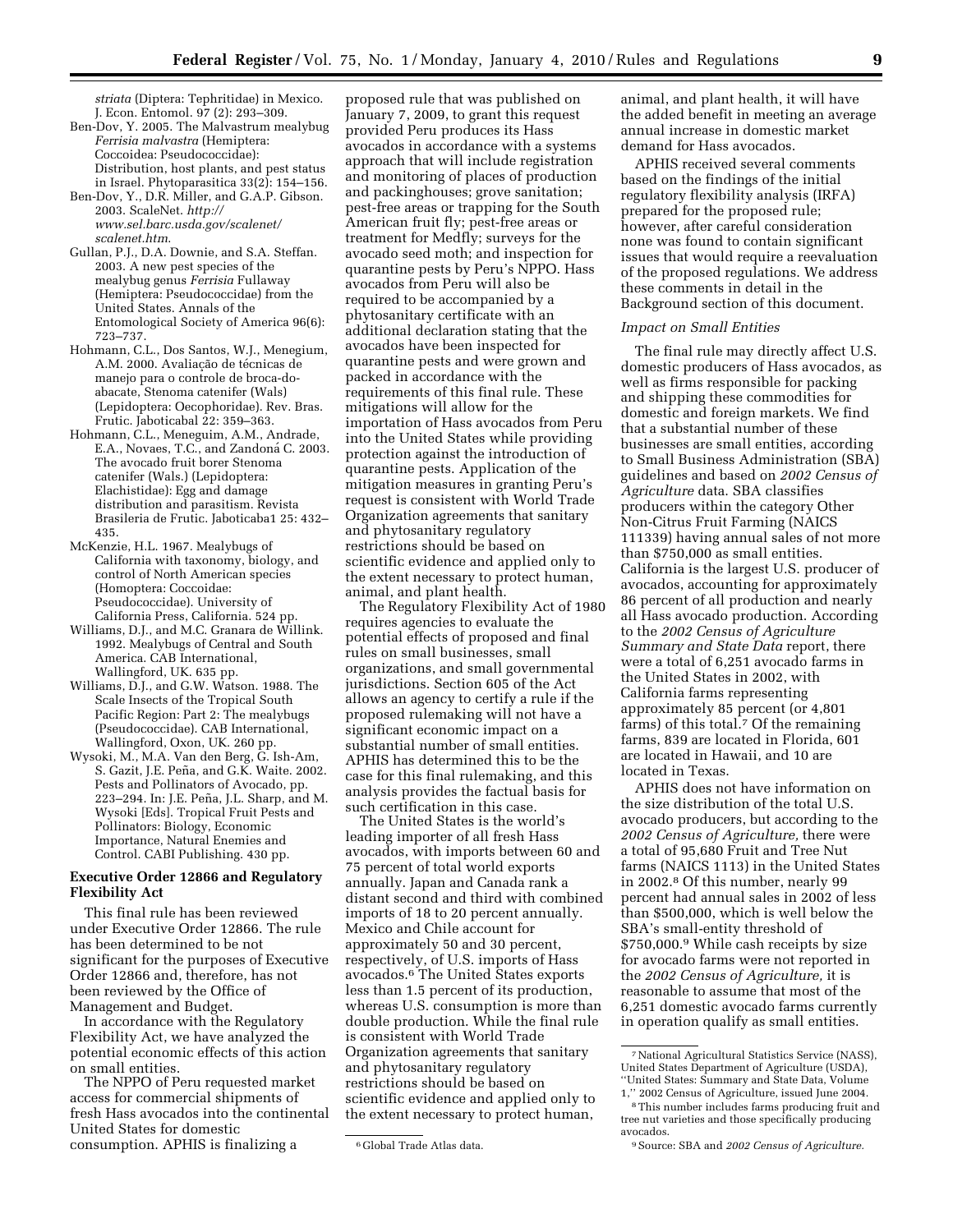Avocado packing and shipping establishments, those engaged in postharvest crop activities (NAICS 115114), are also expected to be small according to SBA guidelines. The smallentity standard for packinghouses is \$6.5 million or less in annual receipts. In 2004, the California Avocado Commission reported that 51 companies were active handlers of California avocados at the end of October 2003. Of this number, 18 companies had first sales of avocados of under \$10,000; 8 companies had avocado sales of between \$10,000 and \$49,999; 5 companies had sales from \$50,000 to \$99,999; 5 companies had sales from \$100,000 to \$499,999; 2 companies had sales from \$500,000 to \$999,999; 2 companies had sales from \$1 million to \$4,999,999; 1 company had sales from \$5 million to \$9,999,999; 2 companies had sales from \$10 million to \$19,999,999; 6 companies had sales from \$20 million to \$49,999,999; and 2 companies sold over \$50 million worth of California avocados. This information indicates that 40 of the 51 firms are small entities. We conclude that the majority of the handlers that will be affected by the rule are small entities.

According to the Peru Avocado Growers Association, exporters expect to ship approximately 19,000 metric tons of fresh Hass avocados per year from Peru to the United States. The projected imports are roughly 5 percent of U.S. fresh avocado consumption and 11 percent of U.S. fresh avocado production. It is highly likely, however, that at least a portion of the projected imports from Peru will displace imports from other foreign sources when fresh avocado supplies are low and demand is high. If no displacement were to occur, projected fresh avocado imports from Peru will represent an increase in fresh avocado imports of 9 percent. The extent to which displacement occurs is a critical factor affecting the size of potential impacts of this final rule, but, even under the conservative estimate of zero displacement, overall net benefits are expected to be positive. In the analysis of expected price and welfare impacts of the IRFA, we examined effects of the projected level of fresh avocado imports from Peru if none, 11 percent, or 24 percent of the imports were to displace fresh avocado imports from other countries. We compared the price and welfare effects for two sets of demand and supply elasticities and quantified the welfare effects. The higher the level of displacement of imports from other countries, the smaller the price decline, and the smaller the welfare losses for producers

and welfare gains for consumers. In all cases, the model results showed positive net benefits overall.

In addition to considering the effects for three possible levels of displacement of fresh avocado imports from other sources, we analyzed the sensitivity of the results to different quantities of fresh Hass avocados imported from Peru. We calculated the price and welfare effects assuming the avocado imports to be 50 percent less or 50 percent greater than the 19,000 metric tons projected by Peru. Given the linearity of the model used to assess welfare impacts, this sensitivity analysis yielded changes in welfare that are proportional to the assumed levels of imports. Reasonably, some portion of the imports from Peru will likely displace existing imports, and price and welfare effects of the rule for U.S. entities will be thereby moderated. The results of the sensitivity analysis indicate that consumers may be positively affected and U.S. producers may be negatively affected by a decline in market prices ranging between 1 percent and 6 percent, depending on the price elasticities of demand and supply and displacement ranging from 11 to 24 percent of fresh avocado imports from Peru. Net welfare gains for these same levels of displacement range from \$2.9 million to \$17.8 million. In all of the modeled scenarios, consumer gains resulting from the final rule were found to exceed U.S. producer losses. Nevertheless, producer prices are estimated to continue to decline in the long run, which may continue to negatively impact producer revenues. As producer receipts decline, so shall revenues for avocado handlers. As domestic demand experiences an average annual increase for this specialty product, the modeled results for all scenarios in the long run showed positive net benefits overall.

We conclude that, while small producing entities will be affected by the final rule, the overall net changes in welfare of allowing the importation of fresh Hass avocados from Peru under the specified systems approach are likely to be positive given the sizable domestic demand for Hass avocados given the available domestic supply.

Under these circumstances, the Administrator of the Animal and Plant Health Inspection Service has determined that this action will not have a significant economic impact on a substantial number of small entities.

# **Executive Order 12988**

This final rule allows Hass avocados to be imported into the United States from Peru. State and local laws and

regulations regarding avocados imported under this rule will be preempted while the fruit is in foreign commerce. Fresh avocados are generally imported for immediate distribution and sale to the consuming public, and remain in foreign commerce until sold to the ultimate consumer. The question of when foreign commerce ceases in other cases must be addressed on a caseby-case basis. No retroactive effect will be given to this rule, and this rule will not require administrative proceedings before parties may file suit in court challenging this rule.

# **National Environmental Policy Act**

An environmental assessment and finding of no significant impact have been prepared for this final rule. The environmental assessment provides a basis for the conclusion that the importation of Hass avocados from Peru under the systems approach required by this final rule will not have a significant impact on the quality of the human environment. Based on the finding of no significant impact, the Administrator of the Animal and Plant Health Inspection Service has determined that an environmental impact statement need not be prepared.

The environmental assessment and finding of no significant impact were prepared in accordance with: (1) The National Environmental Policy Act of 1969 (NEPA), as amended (42 U.S.C. 4321 *et seq.*), (2) regulations of the Council on Environmental Quality for implementing the procedural provisions of NEPA (40 CFR parts 1500–1508), (3) USDA regulations implementing NEPA (7 CFR part 1b), and (4) APHIS' NEPA Implementing Procedures (7 CFR part 372).

The environmental assessment and finding of no significant impact may be viewed on the Regulations.gov Web site.10 Copies of the environmental assessment and finding of no significant impact are also available for public inspection at USDA, Room 1141, South Building, 14th Street and Independence Avenue, SW., Washington, DC, between 8 a.m. and 4:30 p.m., Monday through Friday, except holidays. Persons wishing to inspect copies are requested to call ahead on (202) 690–2817 to facilitate entry into the reading room. In addition, copies may be obtained by writing to the individual listed under **FOR FURTHER INFORMATION CONTACT**.

<sup>10</sup> Go to *http://www.regulations.gov/fdmspublic/ component/main?main=DocketDetail&d=APHIS-2008-0126.* The environmental assessment and finding of no significant impact will appear in the resulting list of documents.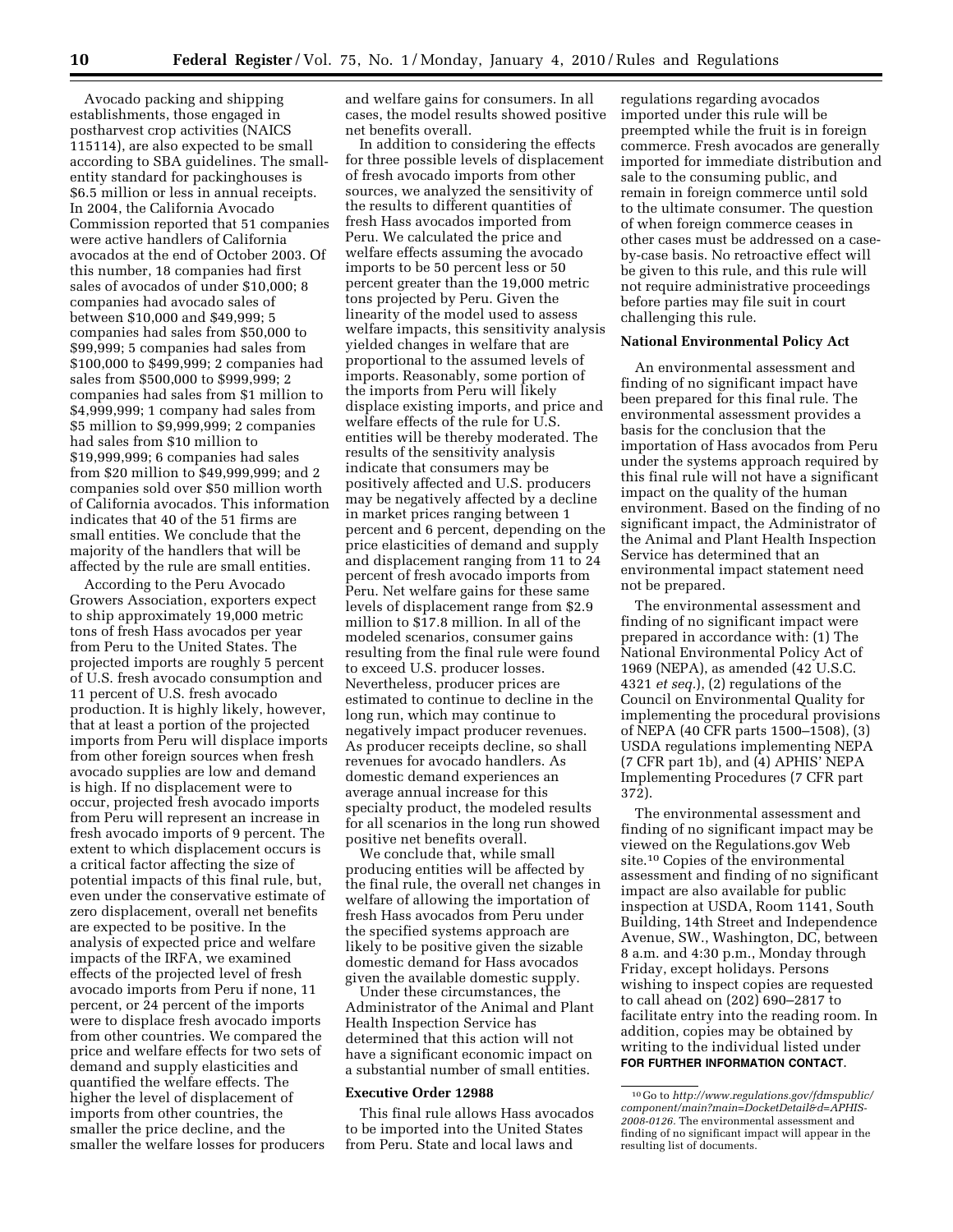#### **Paperwork Reduction Act**

In accordance with the Paperwork Reduction Act of 1995 (44 U.S.C. 3501 *et seq.*), the information collection or recordkeeping requirements included in this rule have been approved by the Office of Management and Budget (OMB) under OMB control number 0579–0355.

#### **E-Government Act Compliance**

The Animal and Plant Health Inspection Service is committed to compliance with the E-Government Act to promote the use of the Internet and other information technologies, to provide increased opportunities for citizen access to Government information and services, and for other purposes. For information pertinent to

E-Government Act compliance related to this rule, please contact Mrs. Celeste Sickles, APHIS' Information Collection Coordinator, at (301) 851–2908.

# **List of Subjects**

# *7 CFR Part 305*

Irradiation, Phytosanitary treatment, Plant diseases and pests, Quarantine, Reporting and recordkeeping requirements.

#### *7 CFR Part 319*

Coffee, Cotton, Fruits, Imports, Logs, Nursery stock, Plant diseases and pests, Quarantine, Reporting and recordkeeping requirements, Rice, Vegetables.

■ Accordingly, we are amending 7 CFR parts 305 and 319 as follows:

# **PART 305—PHYTOSANITARY TREATMENTS**

■ 1. The authority citation for part 305 continues to read as follows:

**Authority:** 7 U.S.C. 7701–7772 and 7781– 7786; 21 U.S.C. 136 and 136a; 7 CFR 2.22, 2.80, and 371.3.

 $\blacksquare$  2. In § 305.2, the table in paragraph (h)(2)(i) is amended by adding in alphabetical order, under Peru, a new entry for ''Avocado'' to read as follows:

# **§ 305.2 Approved treatments.**

- \* \* \* \* \* (h) \* \* \*  $(2) * * * *$
- $(i) * * * *$

|       | Location | Commodity |  | Pest | Treatment schedule |                                                                            |  |
|-------|----------|-----------|--|------|--------------------|----------------------------------------------------------------------------|--|
| Peru. |          |           |  |      |                    |                                                                            |  |
|       |          |           |  |      |                    | MB T101-c-1, MB&CT T108-a-1, MB&CT T108-a-2,<br>MB&CT T108-a-3, CT T107-a. |  |
|       |          |           |  |      |                    |                                                                            |  |

# **PART 319—FOREIGN QUARANTINE NOTICES**

\* \* \* \* \*

■ 3. The authority citation for part 319 continues to read as follows:

**Authority:** 7 U.S.C. 450, 7701–7772, and 7781–7786; 21 U.S.C. 136 and 136a; 7 CFR 2.22, 2.80, and 371.3.

 $\blacksquare$  4. A new § 319.56–50 is added to read as follows:

## **§ 319.56–50 Hass avocados from Peru.**

Fresh Hass variety avocados (*Persea americana* P. Mill.) may be imported into the continental United States from Peru only under the conditions described in this section. These conditions are designed to prevent the introduction of the following quarantine pests: *Anastrepha fraterculus*  (Wiedemann), the South American fruit fly; *Ceratitis capitata* (Wiedemann), the Mediterranean fruit fly; *Coccus viridis*  (Green), the green scale; *Ferrisia malvastra* (McDaniel), a mealybug; and *Stenoma catenifer* Walsingham, the avocado seed moth.

(a) *General requirements.* (1) The national plant protection organization (NPPO) of Peru must provide a workplan to APHIS that details the activities that the NPPO of Peru will, subject to APHIS' approval of the

workplan, carry out to meet the requirements of this section. The NPPO of Peru must also establish a trust fund in accordance with § 319.56–6.

(2) The avocados must be grown at places of production that are registered with the NPPO of Peru and that meet the requirements of this section.

(3) The avocados must be packed for export to the United States in packinghouses that are registered with the NPPO of Peru and that meet the requirements of this section.

(4) Avocados from Peru may be imported in commercial consignments only.

(b) *Monitoring and oversight.* (1) The NPPO of Peru must visit and inspect registered places of production monthly, starting at least 2 months before harvest and continuing until the end of the shipping season, to verify that the growers are complying with the requirements of paragraphs (c) and (g) of this section and follow pest control guidelines, when necessary, to reduce quarantine pest populations. If trapping is conducted under paragraph (d)(2) of this section, the NPPO of Peru must also verify that the growers are complying with the requirements in those paragraphs and must certify that each place of production has effective fruit fly trapping programs. Any personnel conducting trapping and pest surveys

under paragraphs (d)(2) or (f) of this section must be trained and supervised by the NPPO of Peru. APHIS may monitor the places of production if necessary.

(2) In addition to conducting fruit inspections at the packinghouses, the NPPO of Peru must monitor packinghouse operations to verify that the packinghouses are complying with the requirements of paragraph (h) of this section.

(3) If the NPPO of Peru finds that a place of production or packinghouse is not complying with the requirements of this section, no fruit from the place of production or packinghouse will be eligible for export to the United States until APHIS and the NPPO of Peru conduct an investigation and appropriate remedial actions have been implemented.

(4) The NPPO of Peru must retain all forms and documents related to export program activities in places of production and packinghouses for at least 1 year and, as requested, provide them to APHIS for review.

(c) *Grove sanitation.* Avocado fruit that has fallen from the trees must be removed from each place of production at least once every 7 days, starting 2 months before harvest and continuing to the end of harvest. Fallen avocado fruit may not be included in field containers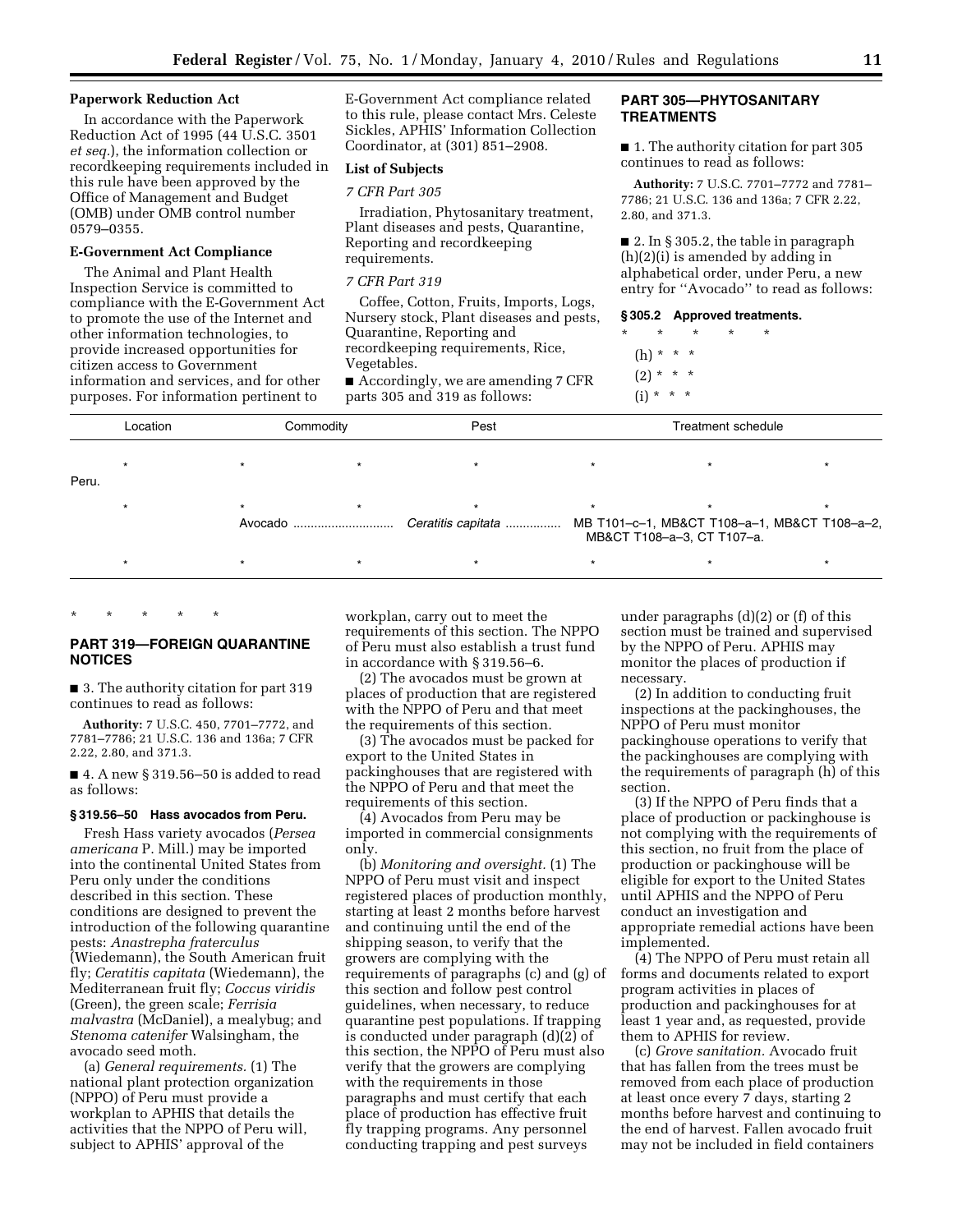of fruit brought to the packinghouse to be packed for export.

(d) *Mitigation measures for A. fraterculus.* Places of production must meet one of the following requirements for *A. fraterculus:* 

(1) *Pest-free area.* The avocados must be produced in a place of production located in an area that is designated as free of *A. fraterculus* in accordance with § 319.56–5.

(2) *Place of production with low pest prevalence.* (i) Beginning at least 1 year before harvest begins and continuing through the end of the harvest, trapping must be conducted in registered places of production with at least 1 trap per 0.2 square kilometers (km2) to demonstrate that the places of production have a low prevalence of *A. fraterculus.* APHIS-approved traps baited with APHIS-approved plugs must be used and serviced at least once every 2 weeks.

(ii) During the trapping, when traps are serviced, if *A. fraterculus* are trapped at a particular place of production at cumulative levels above 0.7 flies per trap per day, pesticide bait treatments must be applied in the affected place of production in order for the place of production to remain eligible to export avocados to the United States. The NPPO of Peru must keep records of fruit fly detections for each trap, update the records each time the traps are checked, and make the records available to APHIS inspectors upon request.

(e) *Mitigation measures for C. capitata.* Places of production must meet one of the following requirements for *C. capitata:* 

(1) *Pest-free area.* The avocados must be produced in a place of production located in an area that is designated as free of *C. capitata* in accordance with § 319.56–5.

(2) *Treatment.* Avocados from Peru must be treated for *C. capitata* in accordance with part 305 of this chapter.

(f) *Surveys for S. catenifer.*  (1) Peruvian departamentos in which avocados are grown for export to the United States must be surveyed by the NPPO of Peru at least once annually, no more than 2 months before harvest begins, and found to be free from infestation by *S. catenifer.* APHIS must approve the survey protocol used to determine and maintain pest-free status and the actions to be performed if *S. catenifer* is detected. Surveys must include representative areas from all parts of each registered place of production in each departamento. The NPPO of Peru must cut and inspect a biometric sample of fruit at a rate

determined by APHIS. Fruit sampled must be either from the upper half of the tree or from the ground. Sampled fruit must be cut and examined for the presence of eggs and larvae of *S. catenifer* in the pulp or seed and for the presence of eggs in the pedicel.

(2) If one or more *S. catenifer* is detected in the annual survey, or during any other monitoring or inspection activity, the affected place of production will be immediately suspended from the export program until appropriate measures to reestablish pest freedom, agreed upon by the NPPO of Peru and APHIS, have been taken. The NPPO of Peru must keep records of *S. catenifer*  detections for each orchard, update the records each time the orchards are surveyed, and make the records available to APHIS inspectors upon request. The records must be maintained for at least 1 year after the beginning of the harvest.

(g) *Harvesting requirements.*  Harvested avocados must be placed in field cartons or containers that are marked with the official registration number of the place of production. The place of production where the avocados were grown must remain identifiable when the fruit leaves the grove, at the packinghouse, and throughout the export process. The fruit must be moved to a registered packinghouse within 3 hours of harvest or must be protected from fruit fly infestation until moved. The fruit must be safeguarded by an insect-proof screen or plastic tarpaulin while in transit to the packinghouse and while awaiting packing.

(h) *Packinghouse requirements.*  (1) During the time registered packinghouses are in use for packing avocados for export to the United States, the packinghouses may only accept avocados that are from registered places of production and that are produced in accordance with the requirements of this section.

(2) Avocados must be packed within 24 hours of harvest in an insectexclusionary packinghouse. All openings to the outside of the packinghouse must be covered by screening with openings of not more than 1.6 mm or by some other barrier that prevents pests from entering. The packinghouse must have double doors at the entrance to the facility and at the interior entrance to the area where the avocados are packed.

(3) Before packing, all avocados must be cleaned of all plant debris.

(4) Fruit must be packed in insectproof packaging, or covered with insectproof mesh or a plastic tarpaulin, for transport to the United States. These

safeguards must remain intact until arrival in the United States.

(5) Shipping documents accompanying consignments of avocados from Peru that are exported to the United States must include the official registration number of the place of production at which the avocados were grown and must identify the packing shed or sheds in which the fruit was processed and packed. This identification must be maintained until the fruit is released for entry into the United States.

(i) *NPPO of Peru inspection.*  Following any post-harvest processing, inspectors from the NPPO of Peru must inspect a biometric sample of fruit from each place of production at a rate to be determined by APHIS. The inspectors must visually inspect for the quarantine pests listed in the introductory text of this section and must cut fruit to inspect for *S. catenifer.* Unless the avocados were produced in a pest-free area as described in paragraph (d)(1) of this section, the inspectors must cut fruit to inspect for *A. fraterculus.* Unless the avocados were produced in a pest-free area as described in paragraph (e)(1) of this section, the inspectors must cut fruit to inspect for *C. capitata.* If any quarantine pests are detected in this inspection, the place of production where the infested avocados were grown will immediately be suspended from the export program until an investigation has been conducted by APHIS and the NPPO of Peru and appropriate mitigations have been implemented. If *C. capitata* is detected, avocados from the place of production where the infested avocados were produced may be imported into the United States only if treated with an approved treatment for *C. capitata* in accordance with part 305 of this chapter.

(j) *Phytosanitary certificate.* Each consignment of Hass avocados imported from Peru into the United States must be accompanied by a phytosanitary certificate issued by the NPPO of Peru with an additional declaration stating that the avocados in the consignment were grown, packed, and inspected and found to be free of pests in accordance with the requirements of 7 CFR 319.56– 50. In addition:

(1) If the avocados were produced in an area free of *A. fraterculus,* the phytosanitary certificate must state that the avocados in this consignment were produced in an area designated as free of *A. fraterculus* in accordance with 7 CFR 319.56–5.

(2) If the avocados were produced in an area free of *C. capitata,* the phytosanitary certificate must state that the avocados in this consignment were